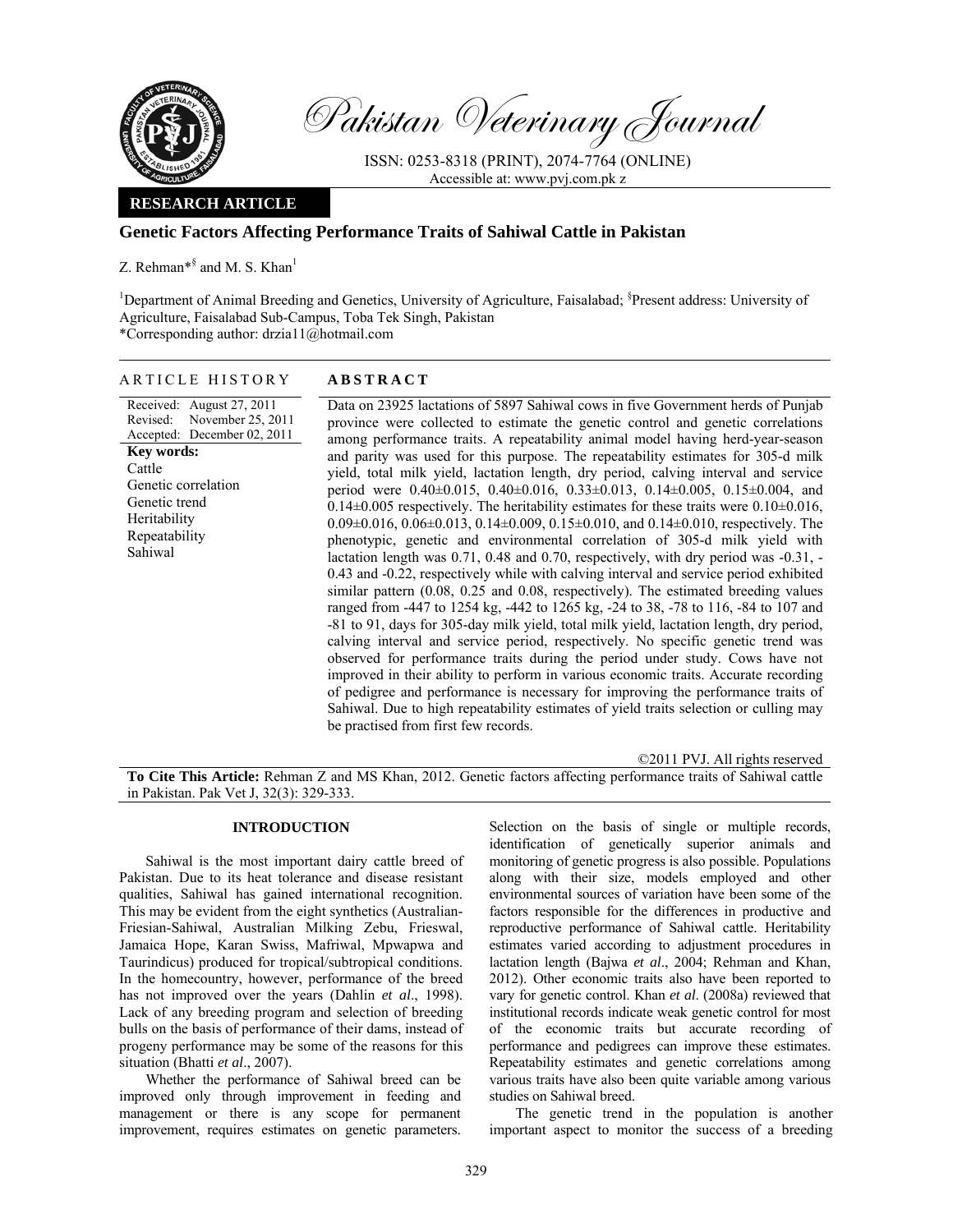strategy. Wide fluctuation in breeding values with zero genetic trends was reported by Javed *et al*. (2001) for the Sahiwal herd at Livestock Experiment Station Jahangirabad, Khanewal for the period 1937-1997. Ilatsia *et al.* (2011) indicated that the potential for genetic improvement and conservation of Sahiwal cattle in Kenya given their economic contribution to people's livelihoods. Sahiwal cattle and their crosses were generally perceived to be better with respect to productive traits and reproductive traits when compared to local zebu breed.

The present study was planned to estimate genetic parameters and genetic trends of economic traits in Sahiwal cows at five main Sahiwal cattle farms in Pakistan.

### **MATERIALS AND METHODS**

**Source of data:** Data on performance traits of Sahiwal cattle from five recorded herds i.e. Livestock Experiment Station (LES) Allahdad (1964-1990), LES Bahadurnagar (1964-2004), LES Fazalpur (1964-2004), LES Jahangirabad (1964-2004) and LES Khizerabad (1967-2004) were collected for this study. The traits under study were 305-d milk yield, total milk yield, lactation length, dry period, calving interval and service period. Incomplete lactations for any recorded reason or lactations ending with abortion or other anomaly were not utilized. Lactation records of less than 60 days were not considered in the analysis.

In order to eliminate the effect of short dry period on subsequent production, all records preceded by a dry period of less than 30 days were omitted. The records of cows which had aborted or missed a year due to sickness or other reasons were eliminated. Age at calving was computed from birth and calving dates, and lactations with obviously unacceptable ages were eliminated. First 10 parities were considered and parities greater than 10 were pooled with  $10<sup>th</sup>$  parity. Initially, 23925 lactation records on 5897 cows sired by 300 males were available. The structure of data left at the end of the various edits for any trait is summarized in Table 1.

**Estimation of genetic parameters:** The repeatability, heritability and genetic correlations of all lactation traits were estimated using Restricted Maximum Likelihood procedure outlined by Patterson and Thompson (1971)

fitting repeatability Animal Model. Herd-year-season of calving/birth (HYS) combinations was used as fixed effect along with parity. Permanent environment and breeding values were the random factors fitted in the model. A year was divided into winter (December to February), spring (March to May), summer (June to August) and autumn (September to November) seasons. Proceeding and/or preceding seasons were grouped together to have minimum of five observations for any HYS. All the known relationships were accounted for. For phenotypic and genetic correlations among some plausible combinations of traits, bivariate analysis was performed. The DFREML software (Meyer, 2000) was used to estimate genetic parameters and estimated breeding values (EBVs). The EBVs were then fitted in a fixed effect model having year of birth to get solutions for plotting the genetic trends.

# **RESULTS AND DISCUSSION**

**305-d milk yield:** Of the average deviation from mean performance of Sahiwal cows, the additive genetic proportion was found to be 0.10±0.016 (Table 2). The variance  $(kg^2)$  due to additive genes was 33128.2 while the phenotypic variance was 347791.6. The corresponding value for permanent environmental part was 105843.5 which gave  $0.40\pm0.015$  chances for repetition of same with average superiority/inferiority for 305-d milk yield. The estimates of phenotypic, genetic and environmental correlations suggested strong association with the other economic traits viz lactation length, dry period, calving interval and service period, the determinants of lactation yield, in general. The phenotypic correlation of 0.71 (p<0.01) with lactation length gave indication about codependents of the phenotypic expression of the traits. It proved to be of lesser weightage when association was studied at the common additive genetic control (0.48±0.026). The residual correlation of 0.70 also explained the commonality of temporary environment. The phenotypic, genetic and environmental correlation between 305-d milk yield and dry period were -0.31, -  $0.43\pm0.03$  and  $-0.22$ , respectively, while the correlations for calving interval were low (0.08, 0.25 and 0.08, respectively). The bulls and cows breeding values ranged

**Table 1:** Percent records removed after applying the edit criteria for various traits under study

| Traits                  | Total records | Acceptable range         | Records |      |          |
|-------------------------|---------------|--------------------------|---------|------|----------|
|                         |               |                          | Removed | ℅    | Utilized |
| 305-day milk yield (kg) | 23797         | $\geq$ kg/day of LL*     | 186     | l .0 | 23611    |
| Total milk yield (kg)   | 23894         | $\geq$ kg/day of LL      | 283     | 2. ا | 23611    |
| Lactation length (days) | 23925         | $\geq 60$                | 755     | 3.0  | 22968    |
| Dry period (days)       | 18817         | $\geq 30$ to $\leq 730$  | 629     | 3.3  | 18417    |
| Calving interval (days) | 19003         | $\geq$ 300 to $\leq$ 900 | 473     | 2.4  | 18675    |
| Service period (days)   | 18215         | $\geq$ 30 to $\leq$ 600  | 54 I    | 2.9  | 17973    |

\* LL: Lactation length.

**Table 2:** Means, phenotypic ( $\delta^2$ <sub>P</sub>), additive genetic ( $\delta^2$ <sub>A</sub>), permanent environmental variances ( $\delta^2$ <sub>PE</sub>), heritability (h<sup>2</sup>) and repeatability (R) estimates for lactation traits (±SE)

| $T$ raits'   | N     | Means         | $(6^2)$  | (6 <sup>2</sup> <sub>A</sub> ) | $(6^{2}_{PE})$ |                  |                  |
|--------------|-------|---------------|----------|--------------------------------|----------------|------------------|------------------|
| 305-d MY(kg) | 23611 | 1449.7±4.45   | 347791.6 | 33128.2                        | 105843.5       | $0.10 \pm 0.016$ | $0.40 \pm 0.015$ |
| TMY (kg)     | 23611 | 1474.1±4.63   | 387532.7 | 35884.7                        | 120494.6       | $0.09 \pm 0.016$ | $0.40 \pm 0.016$ |
| LL(d)        | 22968 | $245 \pm 0.5$ | 4543.8   | 256.2                          | 1245.3         | $0.06 \pm 0.013$ | $0.33 \pm 0.013$ |
| DP(d)        | 18417 | $231 \pm 0.9$ | 3806.0   | 1877.6                         | 102.6          | $0.14 \pm 0.009$ | $0.14\pm0.005$   |
| Cl(d)        | 18675 | $452 \pm 0.8$ | 2586.7   | 1835.6                         | 36.3           | $0.15 \pm 0.010$ | $0.15 \pm 0.004$ |
| SP(d)        | 17973 | 167±0.8       | 12390.2  | 1685.6                         | 15.            | $0.14\pm0.010$   | $0.14\pm0.005$   |

1 MY: milk yield, TMY: total milk yield, LL: lactation length, DP: dry period, CI: calving interval, SP: service period.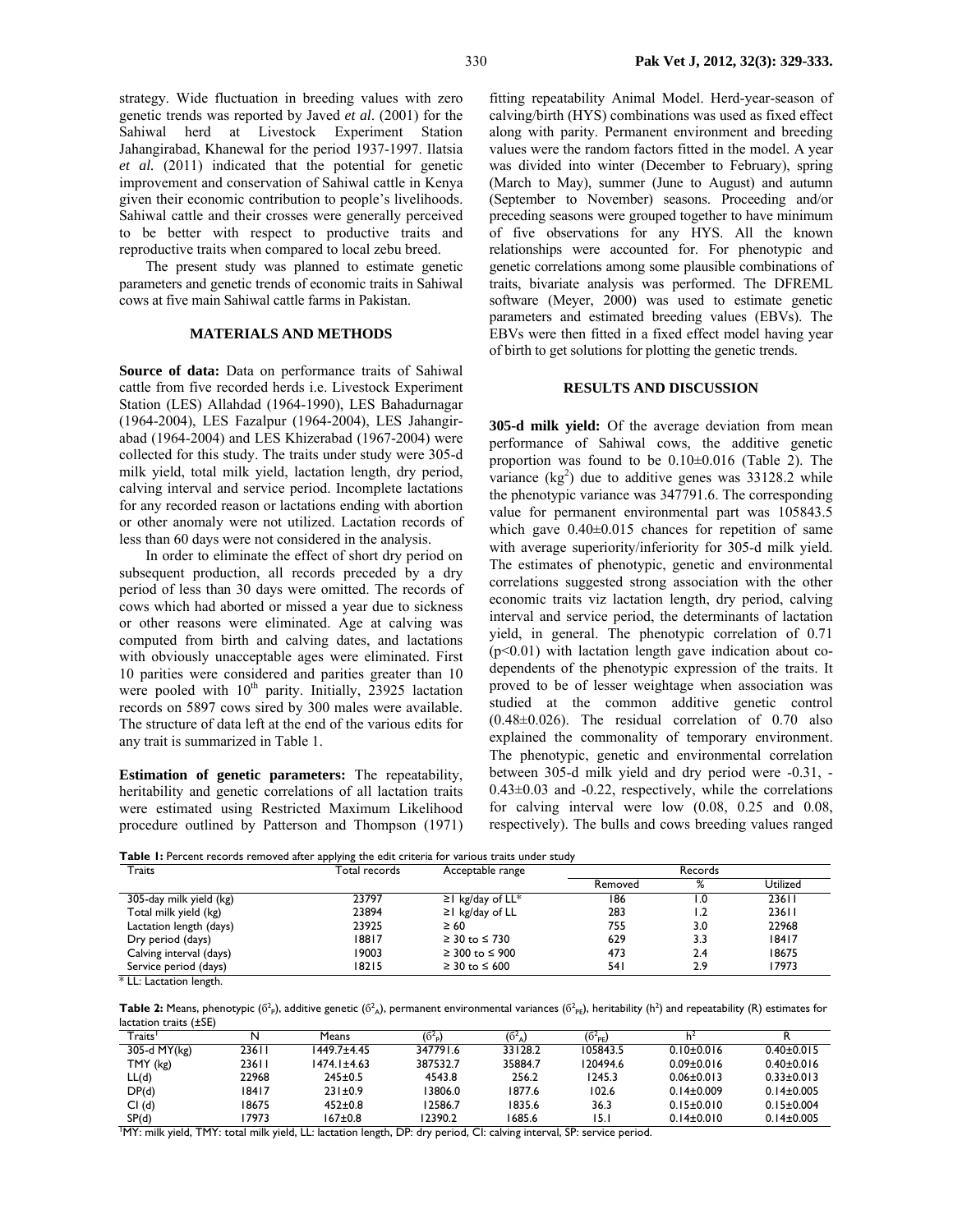

Total lactation milk yield



Year of birth



Year of birth



**Fig. 1:** Genetic trends in performance traits of Sahiwal cattle.

from -263 to 476 kg and -447 to 1254 kg, respectively. The genetic trend of 305-d milk yield was slightly negative (-0.32 kg per year) over the years (Fig. 1).

The lower estimates of heritability (0.013 to 0.18) for 305-d milk yield in zebu cattle are mainly due to environmental effects masking the gene expression (Javed *et al*., 2001; Ilatsia *et al*., 2007; Haile *et al*., 2009; Montaldo *et al*., 2010). Dahlin *et al*. (1998) reported that heritability of 305-d milk yield varied between 0.11 and 0.15 for first three parities. The repeatability estimate was towards the higher side of estimates reported (0.28 to 0.54) in literature (Talbott *et al*., 1997; Javed *et al*., 2001).

Association of 305-d milk yield with other traits of economic importance is quite variable in various studies in Sahiwal cattle (Talbott *et al*., 1997; Dahlin *et al*., 1998; Javed *et al.*, 2001). However, association of 305-d milk

yield with lactation length is generally high. Similar conclusion was drawn by Leclerc *et al*. (2008) and Khan *et al*. (2008). In contrary, Bilal and Khan (2009) suggested the test-day models for the analysis of milk yield traits in order to maximize the use of all available information. Lack of genetic improvement depicted by genetic trend over years indicated failure of selection programs during the years of study. Periodic genetic evaluations and choosing of genetically superior bulls is likely to give a positive direction to genetic trend in milk yield.

**Total milk yield:** The heritability for the total milk yield was 0.09±0.016 (Table 2) which was similar to that of 305-d milk yield. In Holstein cattle the average heritability estimate observed was 0.2 (Haile *et al*., 2009). The phenotypic, genetic and environmental variances for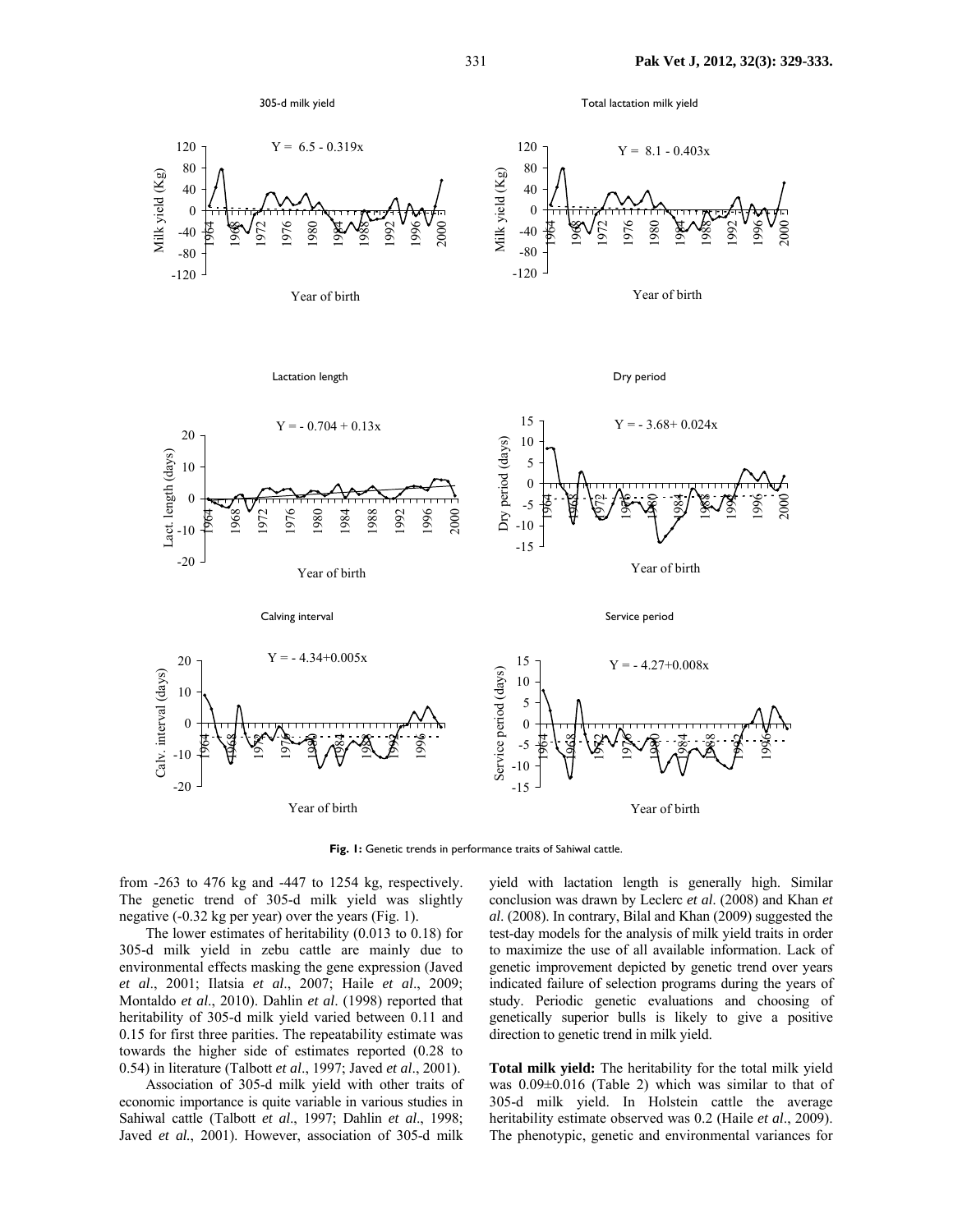total milk yield were higher than 305-d milk yield due to scale effect. The repeatability estimate  $(0.40\pm0.016)$  was also similar to 305-d milk yield. Similar results were reported by Kumar *et al*. (2009). The genetic, phenotypic and environmental correlations with 305-d milk yield were 0.73, 0.98 and 0.87, respectively. The breeding values for the bulls (-274 to 482 kg) and cows (-442 to 1265 kg) were more spread and genetic trend was close to zero  $(Fig. 1)$ .

There are many studies on Sahiwal cattle reporting similar genetic parameters for milk yield and related traits (Talbott *et al*., 1997; Dahlin *et al*., 1998; Javed *et al*., 2001; Bajwa, *et al*., 2004; Ilatsia *et al*; 2007; Kathiravan *et al*., 2009). The phenotypic, genetic and environmental correlations of total milk yield with 305-d milk yield were 0.98, 0.73±0.001 and 0.87, respectively. For total milk yield, no additional bivariate or multivariate analyses with other traits were carried out as its association with 305-d milk yield was very high. As lactation length was much below 305-days both traits were expected to behave alike. Choice of lactation length other than 305-days has previously been debated in favour of 305-days (Khan and Iqbal, 1999) even when average is below a standard length of 305-days. Previous reports indicate that most of the herds have either same (Dahlin *et al*., 1998; Javed *et al*., 2001) or have negative genetic trend (Talbott *et al*., 1997) for traits like milk yield. For Livestock Experiment Station Bahadurnagar (Okara), there was a decline of 61 kg every year in milk yield in the genetic ability for the period 1974-1989 (Talbott *et al*., 1997).

**Lactation length:** The heritability estimate for lactation length was 0.09±0.016 (Table 2). Phenotypic variance  $(days<sup>2</sup>)$  was 4543.8. The repeatability of the trait was 0.33±0.013. The trait was positively associated with 305-d milk yield. The genetic, phenotypic and environmental correlations with 305-d milk yield were 0.48, 0.71 and 0.70, respectively. The breeding values for the trait were - 24 to +36 days for bulls and -24 to +38 for cows. The genetic trend was not different from zero (Fig. 1).

Lactations shorter than 305-d is common in most of zebu cattle (Bajwa *et al*., 2004). Increase in lactation length on the other hand may increase the calving interval but such a situation may be theoretical at present because of very low average lactation length (235±1.4 days) observed in the breed at present. Javed *et al*. (2001) reported zero genetic control while Dahlin *et al*. (1998) reported it to be 15-20% heritable. Montaldo *et al*. (2010) have reported higher estimates. Some of these differences may be due to choice of model and very small data sets used in some of the referred studies.

**Dry period:** The dry period had relatively higher (0.14±0.009) heritability (Table 2). The permanent environment variance  $(days^2)$  was low resulting in similar repeatability  $(0.14\pm0.005)$ . The trait was negatively associated with 305-d milk yield. The genetic, phenotypic and environmental correlations with 305-d milk yield were -0.43, -0.31 and -0.22, respectively. The breeding values for sires used ranged from  $-55$  to  $+73$  days and the corresponding values for cows were -78 to 116 days. The genetic trend in the trait did not show any direction over years (Fig. 1).

Dry period has previously been reported to have no genetic control in Sahiwal cows (Javed *et al*., 2001). Yet, some studies reported estimates similar to the present study (Talbott *et al*., 1997; Leclerc *et al*., 2008). The negative genetic correlation with milk yield was favorable. Variation was mostly due to temporary environment which needs to be improved.

**Calving interval:** The calving interval also had a genetic control  $(0.15\pm0.01)$  similar to dry period (Table 2). Permanent environmental variance was also small resulting in similar repeatability estimate (0.15±0.004). The genetic correlation between calving interval and 305 d milk yield was positive (0.25), while association at phenotypic (0.08) and environmental level (0.08) did not exist. EBVs for bulls (-60 to 90 days) and cows (-84 to 107 days) were in a narrow range compared to dry period indicating lesser genetic variation in the trait when means of the two traits were quite different. The genetic trend was also close to zero (Fig. 1) although phenotypic deterioration has been reported previously. Calving interval is generally believed to have low heritability (Haile-Mariam *et al*., 2008; Ilatsia *et al*., 2011). For Sahiwal cattle, wide variation exists in the reports on the trait but if bigger data sets are considered (Campos *et al*., 1994; Dahlin *et al*., 1998) estimates may be similar to cattle of advanced production setups. Dahlin *et al*. (1998) reported calving interval to have heritability of  $0.05\pm0.02$ , which is lower than the present estimates. Absence of permanent environmental variance was unexpected and temporary environmental conditions for the trait may be so drastic that cows had to depend heavily on the managers.

**Service period:** The heritability for the service period was  $0.14\pm0.01$  (Table 2). Variance (days<sup>2</sup>) in the trait (12390.2) was either due to additive variance (1865.6), or temporary environmental variance similar to calving interval and dry period. The repeatability estimate  $(0.14\pm0.005)$  was similar to heritability. The bivariate analysis indicated that genetic, phenotypic and environmental correlations with 305-d milk yield were 0.26, 0.09 and 0.09, respectively (Table 3). The breeding values for sires ranged from -59 to 73 days while EBVs for cows ranged from -81 to 91 days (Table 4). The genetic trend was close to zero (Fig. 1).

The additive control of the trait, similar to the present study has been reported in different populations of Sahiwal cows (Javed *et al*., 2002). The very small role of permanent environment and greater role of temporary

**Table 3:** Genetic, phenotypic and environmental correlations among various traits

| Traits                                   |         |         | Phenotypic Genetic Environmental    |
|------------------------------------------|---------|---------|-------------------------------------|
|                                          |         |         | correlation correlation correlation |
| 305-d milk yield and lactation<br>length | 0.71    | 0.48    | 0.70                                |
| 305-d milk yield and total milk<br>yield | 0.98    | 0.73    | 0.87                                |
| 305-d<br>milk yield and dry<br>period    | $-0.31$ | $-0.43$ | $-0.22$                             |
| 305-d milk yield and calving<br>interval | 0.08    | 0.25    | 0.08                                |
| 305-d milk yield and service<br>period   | 0.09    | 0.26    | 0.09                                |